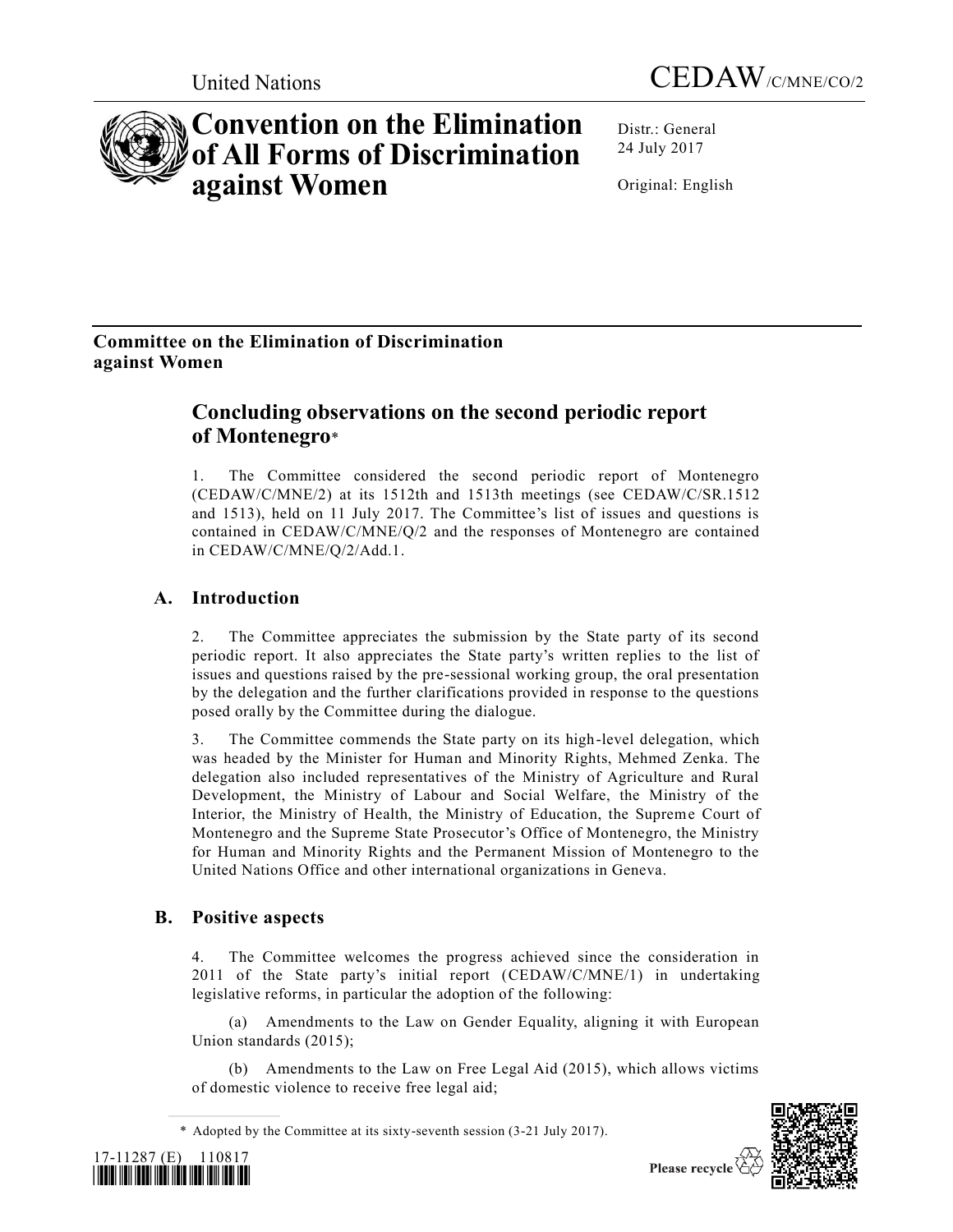(c) Amendments to the Electoral Law (2014), which improves women's political participation.

5. The Committee welcomes the State party's efforts to improve its institutional and policy framework aimed at accelerating the elimination of discrimination against women and promoting gender equality, such as the adoption of the national action plan for gender equality, 2017-2021, and the strategy for the protection from family violence, 2016-2020.

6. The Committee welcomes the fact that, in the period since the consideration of the previous report, the State party has ratified or acceded to the following international and regional instruments:

(a) Optional Protocol to the Convention on the Rights of the Child on a communications procedure, in 2013;

(b) Council of Europe Convention on Preventing and Combating Violence against Women and Domestic Violence, in 2013.

# **C. Parliament**

7. **The Committee stresses the crucial role of the legislative power in ensuring the full implementation of the Convention (see the statement by the Committee on its relationship with parliamentarians, adopted at the forty-fifth session, in 2010). It invites the parliament, in line with its mandate, to take the necessary steps regarding the implementation of the present concluding observations between now and the next reporting period under the Convention.**

# **D. Principal areas of concern and recommendations**

#### **Visibility of the Convention**

8. The Committee notes with concern the lack of information on any court or administrative proceedings, where the Convention has been directly applied or invoked.

9. **The Committee recommends that the State party promote capacitybuilding programmes on the Convention for judges, prosecutors, law enforcement personnel and lawyers, and the Protector of Human Rights and Freedoms of Montenegro, to enable them to directly apply or invoke its provisions in judicial or administrative proceedings and to interpret domestic legislation accordingly.**

### **Legal framework for the prohibition of discrimination against women**

10. The Committee welcomes the solid legislative framework of the State party for the elimination of discrimination against women, including the Anti-discrimination Law, the Law on the Protector of Human Rights and Freedoms of Montenegro and the Law on Gender Equality. It also welcomes the various capacity-building and awareness-raising measures taken to prevent and address discrimination on the basis of sex and to promote gender equality, targeted, inter alia, at representatives of the judiciary, the police and civil society. However, it notes the following with concern:

(a) The limited impact of the above-mentioned legislation, which may point to a lack of implementation and of the political will to prioritize gender equality and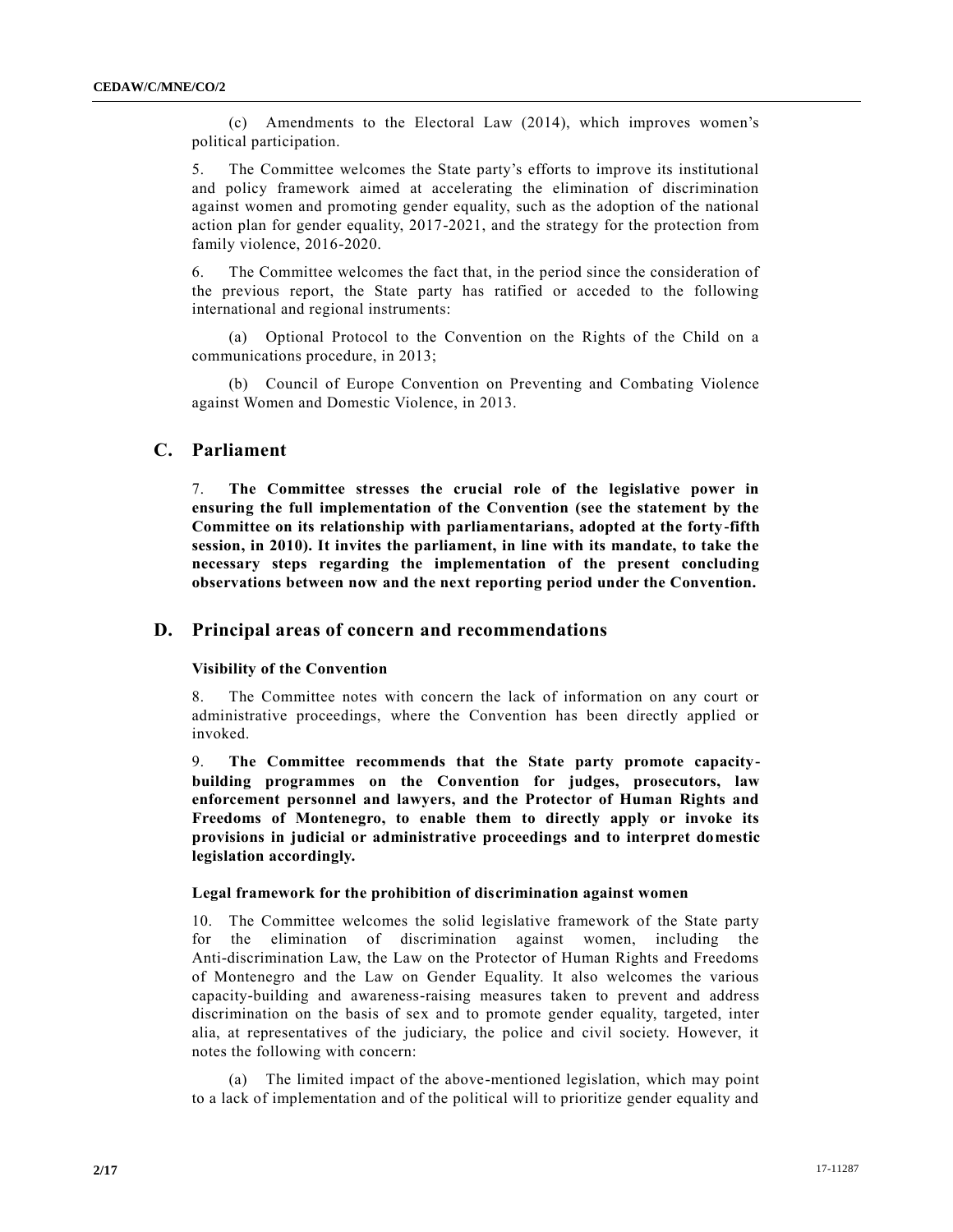non-discrimination, as well as to the inadequacy of the capacity-building conducted on gender equality and on the prohibition of discrimination on the basis of sex;

(b) The small number of complaints about discrimination on the basis of sex or gender filed with the Protector of Human Rights and Freedoms and the absence of any such complaints filed with the Supreme Court. The Committee is concerned that this may be a reflection of an insufficient level of trust in State institutions among women who are victims of discrimination.

11. **The Committee recommends that the State party significantly increase the human, technical and financial resources allocated to the implementation of the legislation on gender equality and the prohibition of discrimination on the basis of sex or gender, that it conduct an assessment of the impact of the various capacity-building efforts and, based on the outcome, take the measures necessary to increase their efficiency. Those measures should include the dissemination of information, including in cooperation with the Protector of Human Rights and Freedoms, targeted at the general public on accessing justice and the remedies available for obtaining redress and reparation.**

# **National machinery for the advancement of women**

12. The Committee appreciates the efforts made by the Gender Equality Department within the Ministry for Human and Minority Rights, the creation of the National Council for Gender Equality, in 2016, and the Parliamentary Committee for Gender Equality and the adoption of the national action plan for gender equality, 2017-2021. It also appreciates the appointment of coordinators on gender-related issues and the creation of councils and offices for gender equality, as well as the adoption of local action plans on gender equality in a significant number of municipalities in the State party. However, it notes the following with concern:

(a) The insufficient funding of the above-mentioned bodies and action plans, which has a negative impact on the effective implementation of the national and local action plans on gender equality;

(b) The lack of effective gender impact assessments by the bodies forming part of the national machinery in relation to the implementation of legislation and budgeting, and the largely symbolic role of those bodies, as demonstrated by the weak status of the National Council for Gender Equality, which was not consulted during the formulation of the national action plan for gender equality, 2017-2021, and the reportedly passive role of the parliamentary Committee for Gender Equality;

(c) The limited impact of the previous national action plan for gender equality, 2012-2017.

# 13. **The Committee recommends that the State party:**

(a) **Strengthen its machinery for the advancement of women by significantly increasing the human, technical and financial resources allocated to it at both the central and municipal levels;**

(b) **Strengthen accountability mechanisms for achieving gender equality and ensure the conduct of systematic gender impact assessments, in consultation with the above-mentioned bodies, and actively involve them in the formulation and implementation of national and local legislation, policies and action plans;**

(c) **Set time-bound targets in the national and local action plans and assess the efficiency of those action plans based on such targets.**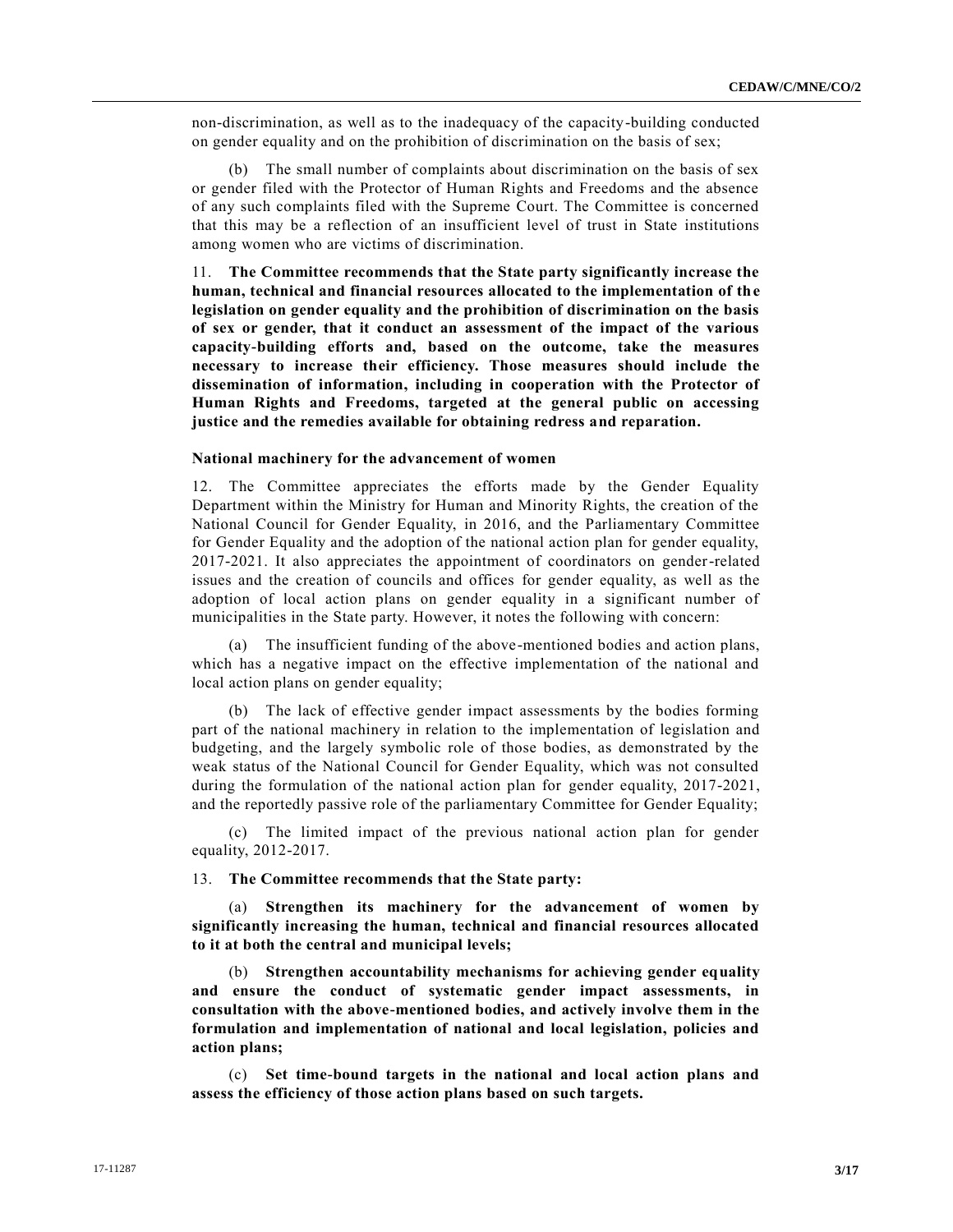#### **Non-governmental organizations**

14. The Committee notes the important role of non-governmental organizations (NGOs) in the implementation of the Convention. However, it is concerned about the recent adoption of restrictive legislation on the financing of NGOS, which hampers their establishment and activities.

15. **The Committee recommends that the State party amend its legislation to provide an enabling and conducive environment for the establishment and active involvement of NGOs, notably those advocating for and supporting the implementation of the Convention in the State party.**

#### **Temporary special measures**

16. The Committee is concerned about the lack of any temporary special measures with regard to areas where women are underrepresented or disadvantaged, such as in employment, and with regard to intersecting forms of discrimination in the labour market. It also notes with concern the limited understanding of the concept of temporary special measures in the State party, including among political leaders.

17. **The Committee recommends that the State party raise awareness of gender equality among politicians, in particular parliamentarians, journalists, teachers and the general public, especially men, to promote an understanding of the importance and non-discriminatory nature of temporary special measures. It also recommends that the State party adopt temporary special measures, in accordance with article 4 (1) of the Convention and the Committee's general recommendation No. 25 (2004) on temporary special measures, in all areas in which women are underrepresented or disadvantaged, in order to accelerate the achievement of the substantive equality of women and men in the areas covered by the Convention, in particular with regard to women facing intersecting forms of discrimination.**

# **Stereotypes and discriminatory practices**

18. The Committee welcomes the different educational measures taken by the State party to counter sexist stereotypes and the increased use of gender-sensitive language in the media, in accordance with the Law on Gender Equality. It is concerned, however, that patriarchal attitudes and stereotypes regarding the roles, responsibilities and expected behaviours of women and men in society and in the family continue to be deeply entrenched within society, thereby undermining women's social status, autonomy, educational opportunities and professional careers, significantly impeding the implementation of the Convention and constituting a major root cause of gender-based violence against women. In that regard, it also notes the following with concern:

(a) The prevalence of son preference in families and within society and the attribution of a subordinate status to women vis-à-vis men, as reflected and perpetuated by a relatively high number of sex-selective abortions and strong societal pressure on women to refuse inheritance to the benefit of male family members;

(b) That women are frequently assigned traditional family roles and discouraged from engaging in formal employment and that fathers are considered as the head of the family;

(c) The inadequacy of the measures taken by the State party to address the prevalence of such discriminatory stereotypes.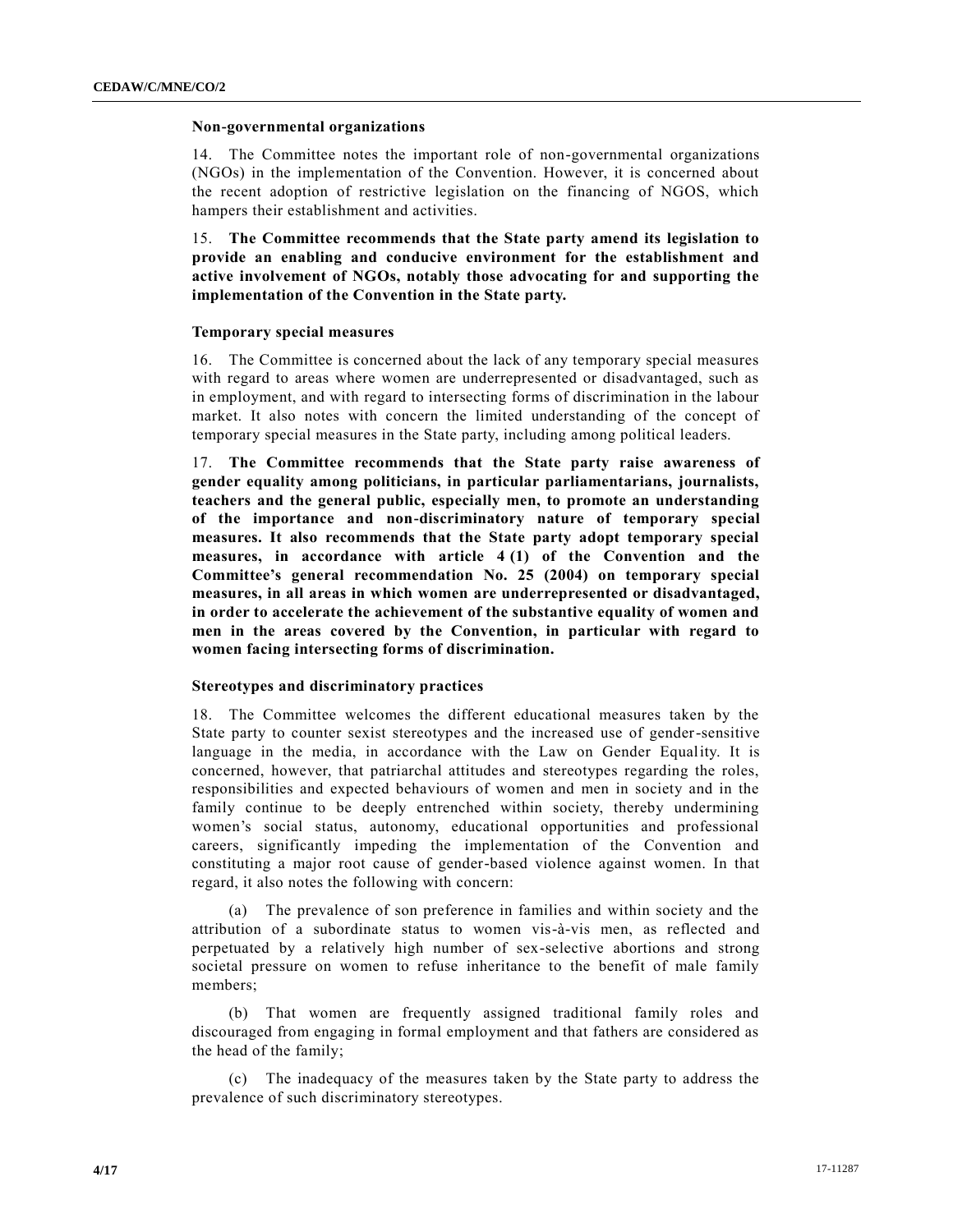19. **The Committee recommends that the State party put in place and sufficiently resource a comprehensive strategy with proactive and sustained measures, targeted at women and men, girls and boys, including mandatory courses for university students in law and medicine, to eliminate the patriarchal attitudes and stereotypes that discriminate against women. The strategy should include a monitoring mechanism to regularly assess the impact of the measures taken and design remedial action. In that regard, the Committee recommends that the State party:**

(a) **Develop and implement awareness-raising measures for the general public and relevant professional groups, such as doctors and nurses, on the pervasiveness and adverse effects of sex selection giving preference to boys on women's human rights;**

(b) **Strictly implement the prohibition of sex-selective abortions, establish services, including helplines for women who are pressured into undergoing sex-selective abortions;**

(c) **Continue sensitizing the media to the need to eliminate gender stereotypes by promoting positive images of women as active participants in social, economic and political life and of men as active participants in household and child-rearing responsibilities;**

(d) **Adequately monitor the use of gender-sensitive language by the media and extend the introduction of gender-sensitive language in educational materials.**

## **Child and/or forced marriage**

20. The Committee is concerned that the legal minimum age of marriage is only 16 years and that there is a high prevalence of child and/or forced marriages within the Roma, Ashkali and Egyptian communities, often resulting in early pregnancy. It notes with concern that a significant number of girls who are victims of child and/or forced marriage or forced cohabitation with adult men leading to child and/or forced marriage are victims of sexual exploitation. The Committee is concerned that the State party has made limited efforts to identify children who are victims and to adequately prosecute and sanction the perpetrators of such crimes.

21. **The Committee draws the State party's attention to joint general recommendation No. 31 of the Committee on the Elimination of Discrimination against Women/general comment No. 18 of the Committee on the Rights of the Child (2014) on harmful practices and recommends that the State party:**

(a) **Increase efforts to raise awareness of the harmful impact of child and/or forced marriage on the health, development and education of girls;**

(b) **Identify, rescue and protect victims of forced cohabitation or child and/or forced marriage and those exposed to sexual exploitation following their marriage;**

(c) **Strictly enforce the prohibition of forced cohabitation or child and/or forced marriage, in particular in cases of further sexual exploitation of the victim, as well as adequately prosecute and sanction perpetrators of such acts;**

(d) **Raise the minimum age of marriage to 18 years.**

#### **Gender-based violence against women**

22. The Committee notes with appreciation the many legislative, policy and awareness-raising and educational measures undertaken by the State party to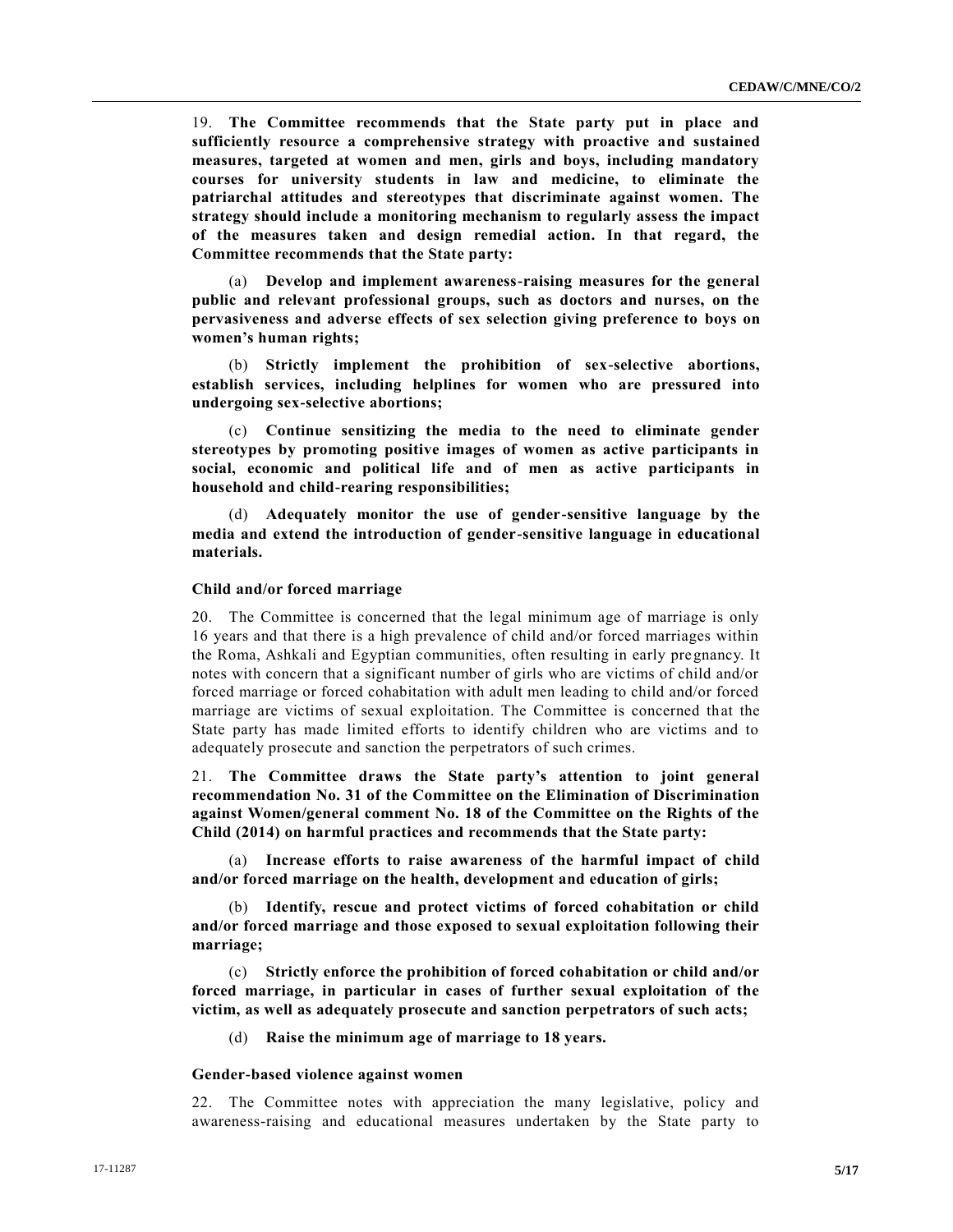prevent and combat gender-based violence against women, such as the 2014 amendments to the Law on Protection from Domestic Violence, the strategy for the protection from family violence, 2016-2020, and the establishment of free legal aid offices attached to all first instance courts of the State party. The Committee, however, notes the following with concern:

(a) That gender-based violence against women, including gender-based killings, remains prevalent and socially accepted in the State party, in particular among the Roma, Ashkali and Egyptian communities;

(b) Discriminatory attitudes and/or passiveness continue to be displayed towards victims by judges, prosecutors and police and other law enforcement officers, who often give priority to reconciliation over prosecution in order to preserve the family and consider domestic violence as a private matter;

(c) The lack of implementation of the legislative framework to prevent and punish gender-based violence against women owing to weak intersectoral cooperation, insufficient human, technical and financial resources, a low level of gender sensitivity among members of the legal profession, the very small number of protection orders issued even after repeated reports of violence and the growing resort to issuing double charges to both spouses in cases of domestic violence;

(d) The lenient sentences handed down for perpetrators of gender-based violence against women, despite the recent decision by the Judicial Council to implement tougher sentences;

(e) That victims are reluctant to report gender-based violence against women because of stigma and the social acceptance of family violence, their limited knowledge of how to access protection and services when they are available and the limited number of shelters;

(f) The fact that marital rape is not specifically criminalized in the Penal Code;

(g) That the definition of rape in the Criminal Code of the State party is not based on absence of consent;

(h) That the Law on the Compensation of Victims of Violent Crimes will only be applied once the State party has become a member of the European Union;

(i) The lack of accurate data on gender-based violence against women, in particular owing to each institution collecting and processing data according to a different methodology.

23. **In line with its general recommendation No. 19 (1992) on violence against women and its general recommendation No. 35 (2017) on gender-based violence against women, updating general recommendation No. 19, and with target 5.2 of the Sustainable Development Goals on the elimination of all forms of violence against all women and girls in the public and private spheres, the Committee recommends that the State party:**

(a) **Address the underlying causes of gender-based violence against women and develop specific measures to sensitize women and men, including from the Roma, Ashkali and Egyptian communities, on the criminal nature of gender-based violence against women;**

(b) **Allocate adequate human, technical and financial resources to combat stereotypical attitudes and tolerance for gender-based violence against women within law enforcement institutions and establish mechanisms for the anonymous reporting of such acts and the punishment of perpetrators;**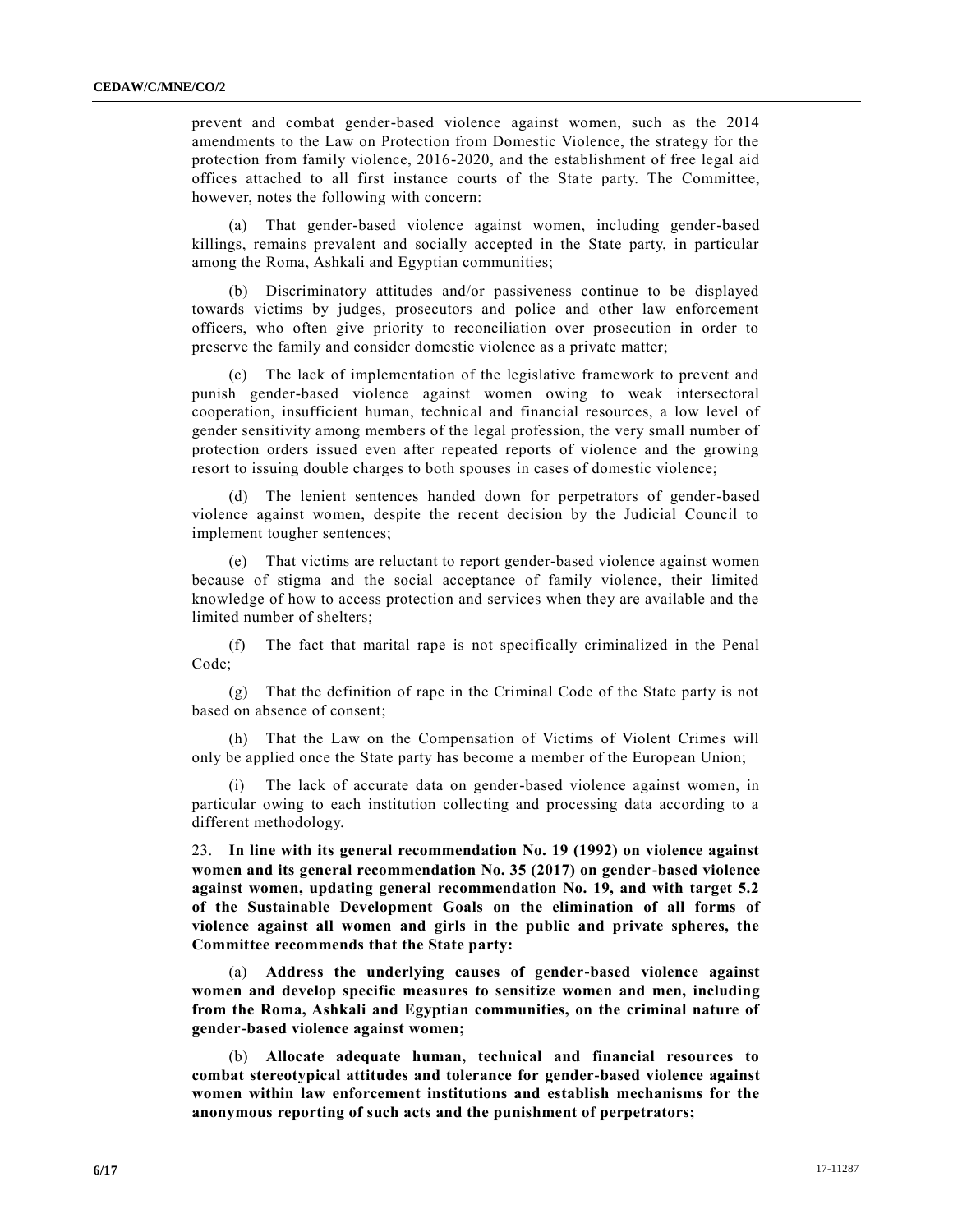(c) **Take the necessary awareness-raising measures to combat any approach which gives preference to preserving the family over women's rights, ensure that reconciliation is not given priority over the prosecution of perpetrators and provide redress and reparations, including compensation and rehabilitation, to victims of all forms of gender-based violence against women;**

(d) **Continue its efforts to harmonize domestic legislation with the Council of Europe Convention on Preventing and Combating Violence against Women and Domestic Violence and ensure that criminal law provisions punishing gender-based violence against women are strictly enforced, including by providing capacity-building to judges, prosecutors and police and other law enforcement officers on the strict application of those provisions;**

(e) **Implement the possibility of issuing protection orders against abusive partners, ensure their enforcement and impose sanctions for non-compliance with protection orders;**

(f) **Ensure that perpetrators of gender-based violence against women are prosecuted and adequately punished with sentences that are commensurate with the gravity of their crimes and abolish the possibility of issuing any charges against the victim;**

(g) **Encourage the reporting of domestic violence against women and girls, including by launching awareness-raising campaigns through media and public education campaigns and by increasing the number of well-trained and gender-sensitive judges and law enforcement officials and ensure that reports are effectively investigated and victims provided with adequate assistance and protection;**

(h) **Ensure the availability of a sufficient number of adequate shelters in all regions of the State party and that victims of violence receive counselling, rehabilitation and support services for their reintegration into society;**

(i) **Amend the relevant laws to specifically criminalize marital rape;**

(j) **Speedily adopt the proposed changes to article 204 (2) of the Criminal Code, with a view to ensuring that the main element of the definition of rape is lack of fully voluntarily given consent by the victim;**

(k) **Expedite the entry into force of the law on the compensation of victims of violent crimes and provide for a special fund for the compensation of victims of gender-based violence against women;**

(l) **Align the methodologies for collecting and processing data among the relevant institutions.**

#### **Trafficking and exploitation of prostitution**

24. The Committee notes with appreciation the efforts undertaken by the State party to address trafficking in women, including the increased funding for the Office for the Fight against Trafficking in Persons, the recent adoption of a plan of action for the implementation of the anti-trafficking strategy, 2012-2018, its increased cooperation with other States in combating trafficking and the financial support for a shelter for victims of trafficking run by an NGO. However, the Committee notes the following with concern:

(a) The absence of prosecutions or convictions under article 444 (trafficking in human beings) of the Criminal Code in 2015 and 2016 and that several potential trafficking cases were tried as crimes carrying lighter penalties, such as the penalty provided for brokering prostitution;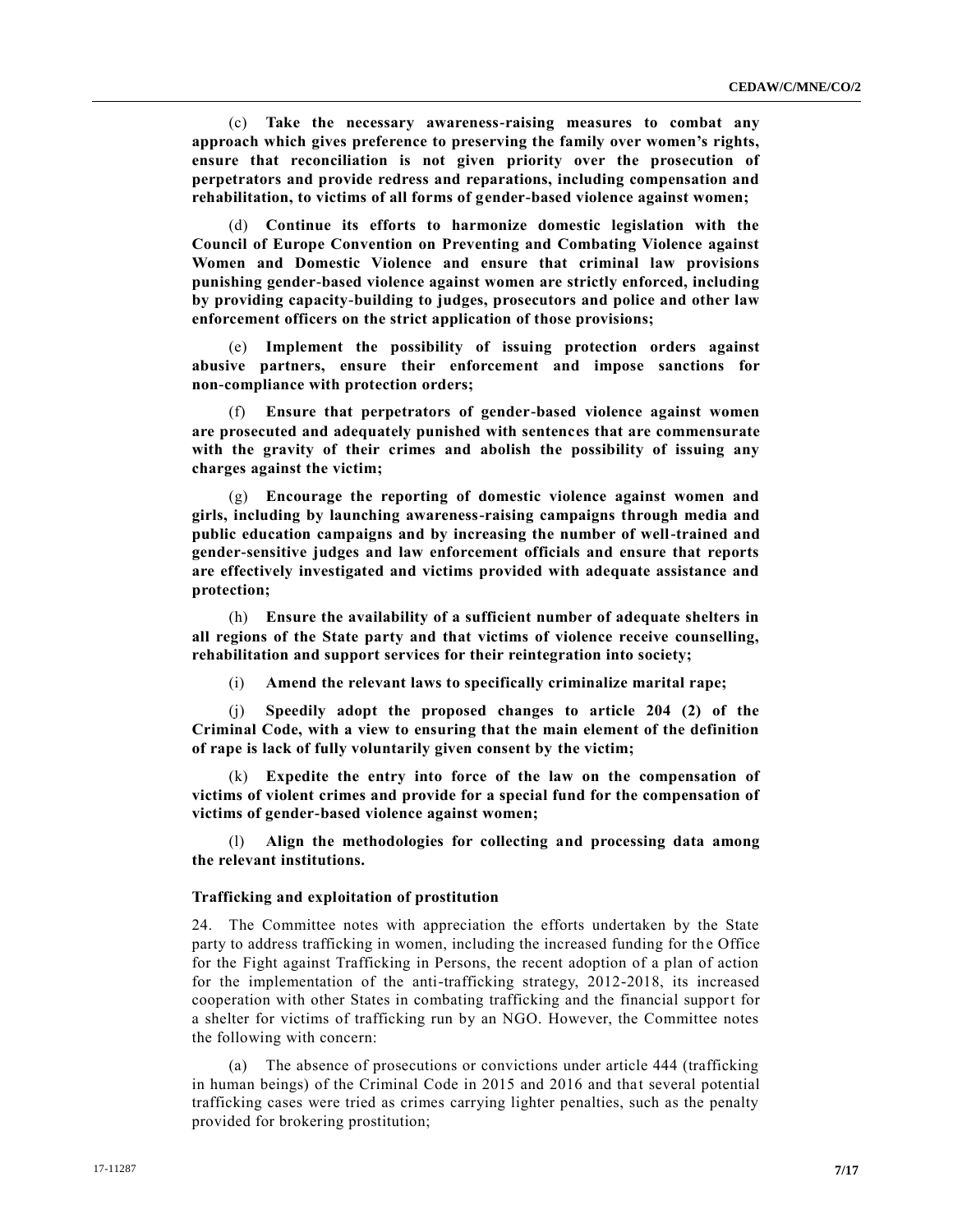(b) That Roma, Ashkali and Egyptian women and girls, as well as refugee and asylum-seeking, displaced and internally displaced women and girls and women and girls with disabilities are particularly vulnerable to becoming victims of trafficking;

(c) Reports on the collusion of law enforcement officials in cases of trafficking;

(d) That State-provided services to assist victims of trafficking are inadequate and underresourced;

(e) The lack of clarity as to whether foreign victims of trafficking, who are unwilling or unable to cooperate with the prosecution authorities, have full access to assistance and protection measures for victims.

25. **The Committee recommends that the State party ensure that all cases of trafficking in persons, especially women and girls, are effectively investigated and prosecuted and that the sentences imposed on perpetrators of traffickingrelated crimes, including corrupt law enforcement officials, are commensurate with the gravity of those crimes. It also recommends that the State party provide effective protection to and address the specific vulnerability, due to factors such as poverty, stigmatization and marginalization, of Roma, Ashkali and Egyptian women and girls, as well as refugee and asylum-seeking, displaced and internally displaced women and girls. The Committee further recommends that the State party ensure that all victims of trafficking have free and immediate access to shelters, medical care, psychosocial counselling, legal assistance and specialized rehabilitation and reintegration services, as well as temporary residence permits, irrespective of their willingness or ability to cooperate with the prosecution authorities.**

26. The Committee notes that pimping is prohibited in the State party. It notes the following with concern:

(a) That women in prostitution are often fined or sentenced to prison terms and are frequently separated from their children;

(b) That the vast majority of women in prostitution are driven into it because of economic hardship or drug dependence.

27. **The Committee recommends that the State party:**

(a) **Decriminalize women in prostitution and discontinue the practice of separating mothers from their children based on the mother's involvement in prostitution;**

(b) **Address the root causes of prostitution, including poverty, discrimination and drug dependency;**

(c) **Carry out educational and awareness-raising measures targeted at the general public, in particular men and boys, to reduce the demand for prostitution. Such measures should place a particular focus on combating all notions of the subordination of women and all forms of objectification of women;**

(d) **Allocate sufficient resources for exit programmes for women wishing to leave prostitution, including by providing alternative income-generating opportunities.**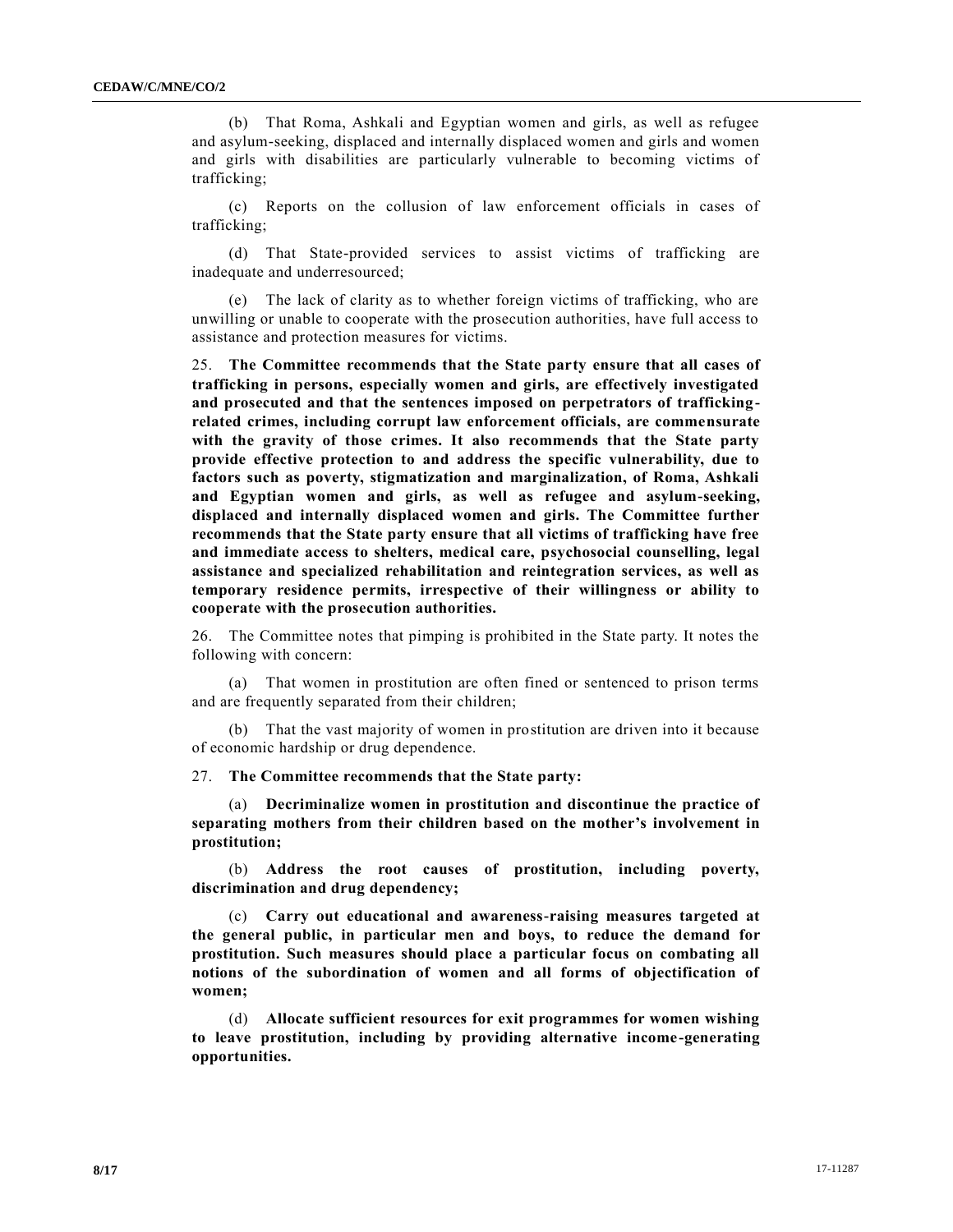#### **Participation in political and public life**

28. The Committee notes the measures taken by the State party to increase women's political participation. It nevertheless notes with concern that women, including women belonging to minorities, continue to be underrepresented in public and political life. In that regard, it reiterates its concern raised in its previous concluding observations [\(CEDAW/C/MNE/CO/1,](https://undocs.org/CEDAW/C/MNE/CO/1) para. 22) that the Law for the Election of Councillors and Representatives, providing for a 30 per cent quota for women candidates on the electoral lists of political parties, does not require that every third place on such a list be given to a woman candidate. Furthermore, the Committee notes with concern that women's participation in political life is additionally hampered by widespread patriarchal attitudes, as well as the rather limited public dialogue and media coverage on women's political participation.

29. **The Committee reiterates its previous recommendation [\(CEDAW/C/MNE/CO/1,](https://undocs.org/CEDAW/C/MNE/CO/1) para. 23 (a)) to review the quota of 30 per cent in the electoral law, to ensure that in each group of three candidates on the electoral lists of political parties, at least one candidate is a woman. Furthermore, the Committee recommends that the State party:**

(a) **Create an enabling environment for women's participation in political and public life, in particular with regard to women belonging to minority groups, including by raising awareness among political leaders and the general public that the full, equal, free and democratic participation of women on an equal basis with men in political and public life is a requirement for the full implementation of the human rights of women;**

(b) **Strengthen capacity-building in political leadership and campaigning for women wishing to enter political life or hold public office and encourage the media to ensure that female and male candidates and elected representatives receive equal visibility in the media, especially during election periods.**

# **Education**

30. The Committee notes with appreciation that several elements on gender equality have been introduced into school curricula at the primary and secondary levels of education. However, it is concerned about the following:

(a) The insufficient emphasis placed on dismantling traditional gender roles, both in training for teaching staff and in educational materials;

(b) Sex education being insufficiently taught and not covering the social relations of gender and the impact of patriarchal attitudes and discriminatory stereotypes on sexual relations;

(c) The low literacy rate among women from the Roma, Ashkali and Egyptian communities and the high dropout rates among girls from those communities, especially at the secondary level of education;

(d) The limited access to education for asylum-seeking, refugee, displaced and internally displaced girls;

(e) The concentration of girls in traditional fields of study;

(f) The absence of gender studies in university education.

# 31. **The Committee recommends that the State party:**

(a) **Conduct capacity-building programmes for teachers at all levels of education with a view to changing existing stereotypical views and attitudes about the roles of women and men in the family and in society;**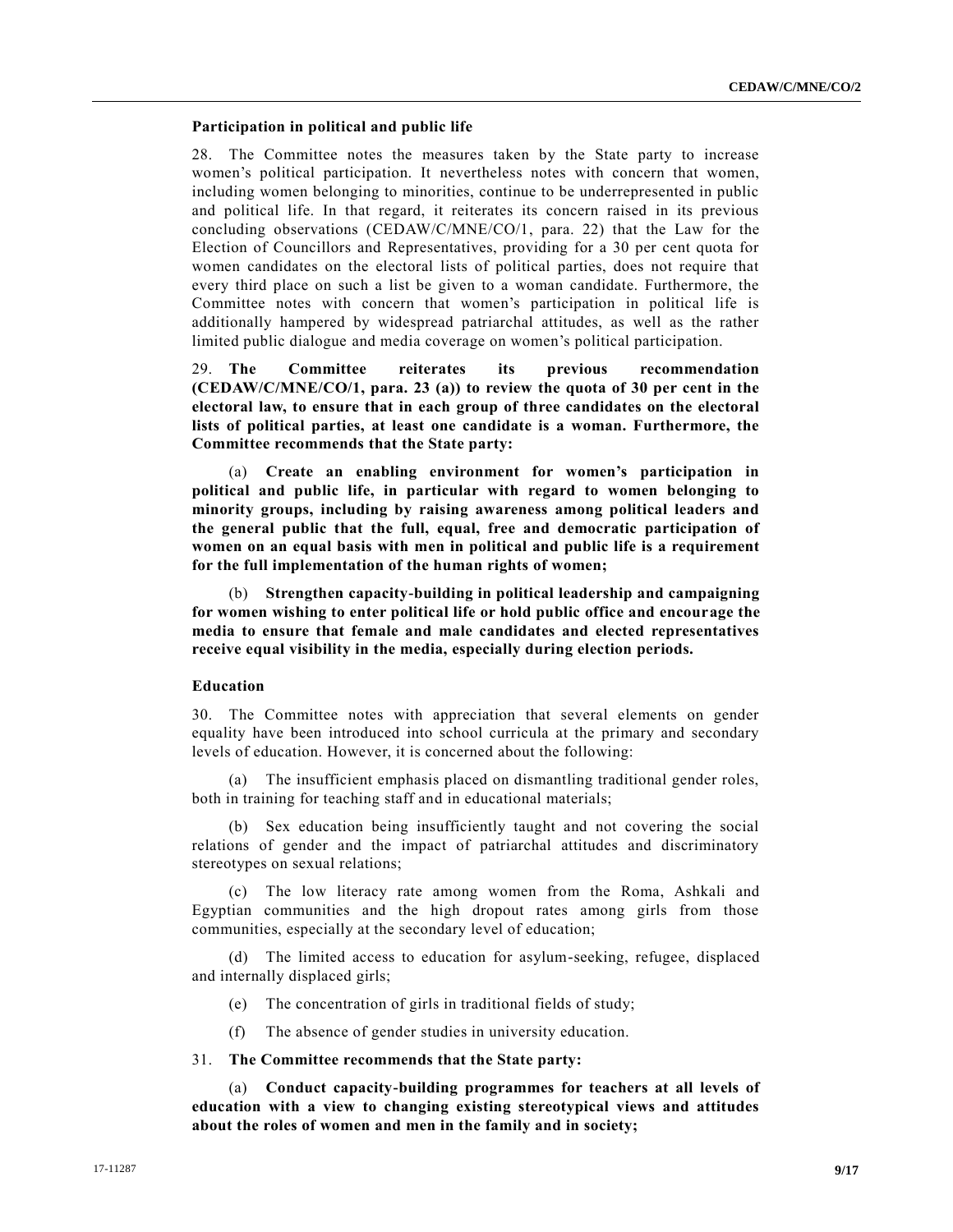(b) **Ensure the integration into the school curricula of mandatory, ageappropriate sex education, including education on sexual and reproductive health and rights, paying special attention to the prevention of both early pregnancies and sexually transmitted diseases, as well as to patriarchal attitudes and violence;**

(c) **Adopt and implement further targeted policies and programmes, to overcome the educational barriers faced by Roma, Ashkali and Egyptian women and girls and asylum-seeking, refugee, displaced and internally displaced women and girls, and take effective measures to retain them in school and increase their attendance at the primary and secondary levels;**

(d) **In line with target 4.3 of the Sustainable Development Goals on ensuring equal access for all women and men to affordable and high-quality technical, vocational and tertiary education, including university education, give priority to eliminating traditional stereotypes and structural barriers that may deter girls from enrolling in traditionally male-dominated fields of study, such as science, technology, engineering and mathematics, and provide girls with career counselling on non-traditional fields of study and career paths;**

(e) **Facilitate the introduction of specialized master's and doctoral programmes in gender studies.**

#### **Employment**

32. The Committee appreciates the measures taken by the State party to address horizontal and vertical segregation in the formal employment sector, including through the labour law, which is currently being further amended. However, it notes the following with concern:

(a) That the unemployment rate among women remains disproportionately high, in particular among women belonging to minority groups, such as Roma, Ashkali and Egyptian women, women with disabilities and transgender women;

(b) The low representation of women in managerial positions and among business owners;

(c) The significant gender pay gap of 16 per cent, despite the adoption of the law on equal pay for work of equal value, resulting in lower pension benefits and a higher risk of poverty for women as compared with men;

(d) The persistence and underreporting of discrimination against women in the labour market on the basis of marital status and maternity;

(e) The limited availability of affordable childcare facilities of adequate quality and the absence of non-transferable paternal leave, forcing many women to exit the labour force after giving birth, especially when their salary is low in comparison to the cost of childcare;

(f) The lack of information on cases where fathers have taken paternal leave.

33. **The Committee recommends that the State party create more opportunities for women to gain access to formal employment, including by adopting and implementing policies, with time-bound targets and indicators, to reverse discriminatory gender stereotypes in order to eliminate occupational segregation and achieve the substantive equality of women and men in the labour market, including in traditionally male fields, through intensified technical and vocational training for women in those areas. It also recommends that the State party:**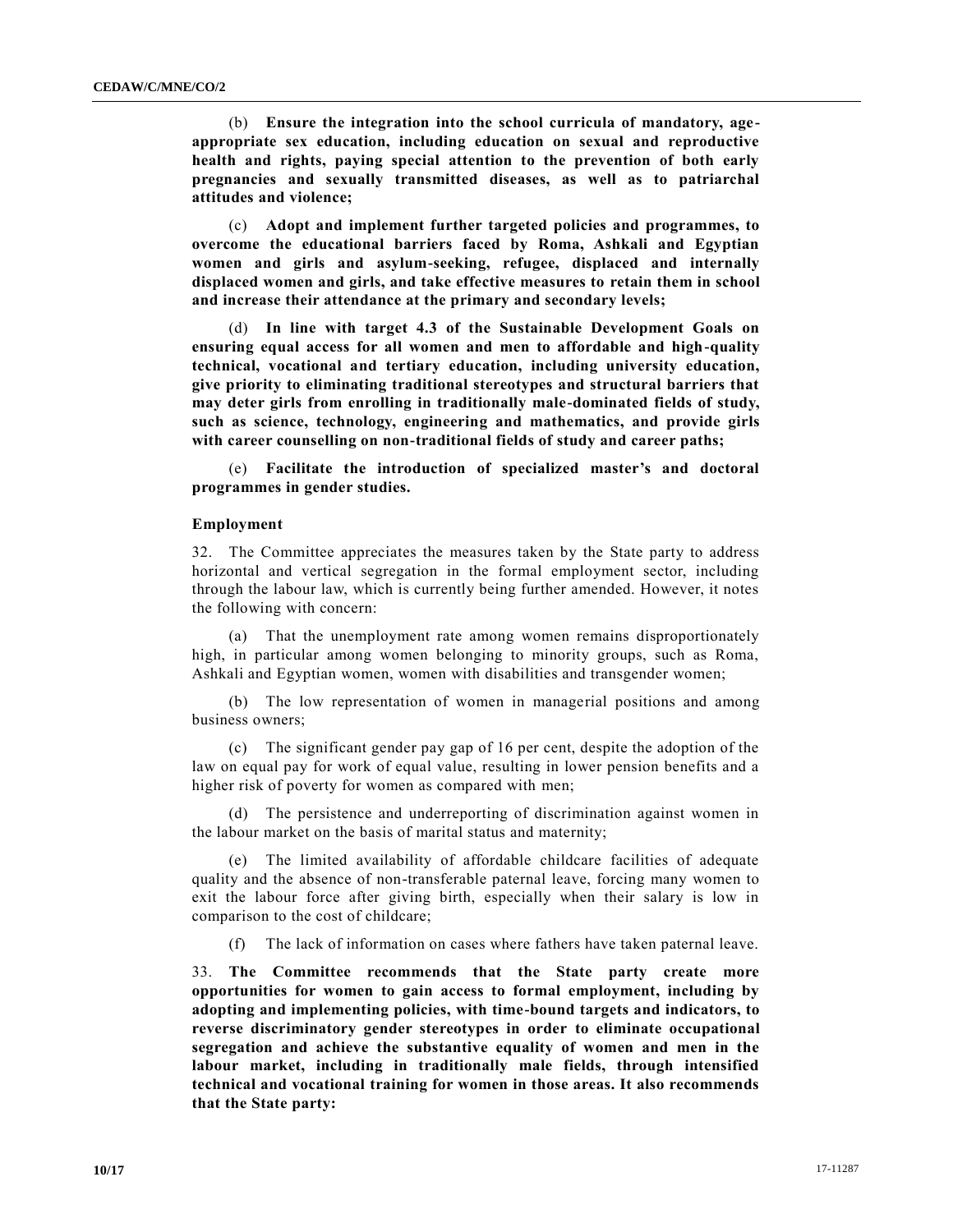(a) **Adopt measures to effectively implement the principle of equal pay for work of equal value and to narrow and close the gender wage gap, including by applying gender-neutral analytical job classification and evaluation methods and regular pay surveys;**

(b) **Develop a confidential and safe system for filing complaints relating to discrimination on the basis of sex or gender in employment, ensure that victims have effective access to such means of redress and impose timely and commensurate sanctions for employers engaging in discriminatory practices;**

(c) **Promote the equal sharing of domestic and family responsibilities between men and women, increase the number of adequate and affordable childcare facilities and introduce non-transferable paid paternal leave and provide statistical information in its next periodic report on the number of fathers who have taken paternal leave.**

# **Health**

34. The Committee notes the following with concern:

(a) Services in maternity wards are inadequate with regard to hygienic conditions, access to pain relief, respect for privacy and adequate involvement in decisions;

(b) Women who are not in possession of identity documents, mostly Roma, Ashkali and Egyptian women and girls and refugee and asylum-seeking women and girls, only have access to emergency medical assistance;

(c) The use of modern forms of contraception and awareness of sexually transmitted diseases such as HIV is very low, including among women and girls from the Roma, Ashkali and Egyptian communities.

#### 35. **The Committee recommends that the State party:**

(a) **Regularly monitor and significantly improve hygienic conditions, access to pain relief, respect for privacy and the adequate involvement of patients in decisions taken in maternity wards;**

(b) **Ensure that women's access to basic health care is not dependent upon their possession of identity documents;**

(c) **Make modern forms of contraception available to all women and girls, if necessary free of charge, and raise awareness of the prevention of unwanted pregnancies and sexually transmitted diseases, such as HIV, including among Roma, Ashkali and Egyptian women and girls.**

# **Economic and social benefits**

36. The Committee is concerned about the economic repercussions on women who chose to opt for the benefits introduced by the amendments to the Law on Social and Child Protection, in 2015, which were subsequently declared unconstitutional and void, a problem also acknowledged by the State party. It notes with concern that the amendments were adopted without any prior gender impact assessments and reinforced women's traditional role as housewives and mothers by creating an incentive for them to leave the formal labour market, as the law promised life long benefits to mothers with three or more children. The Committee is particularly concerned that, following the annulment of the law, women who opted for such benefits will only receive them for a very limited period and are facing unemployment and a heightened risk of poverty.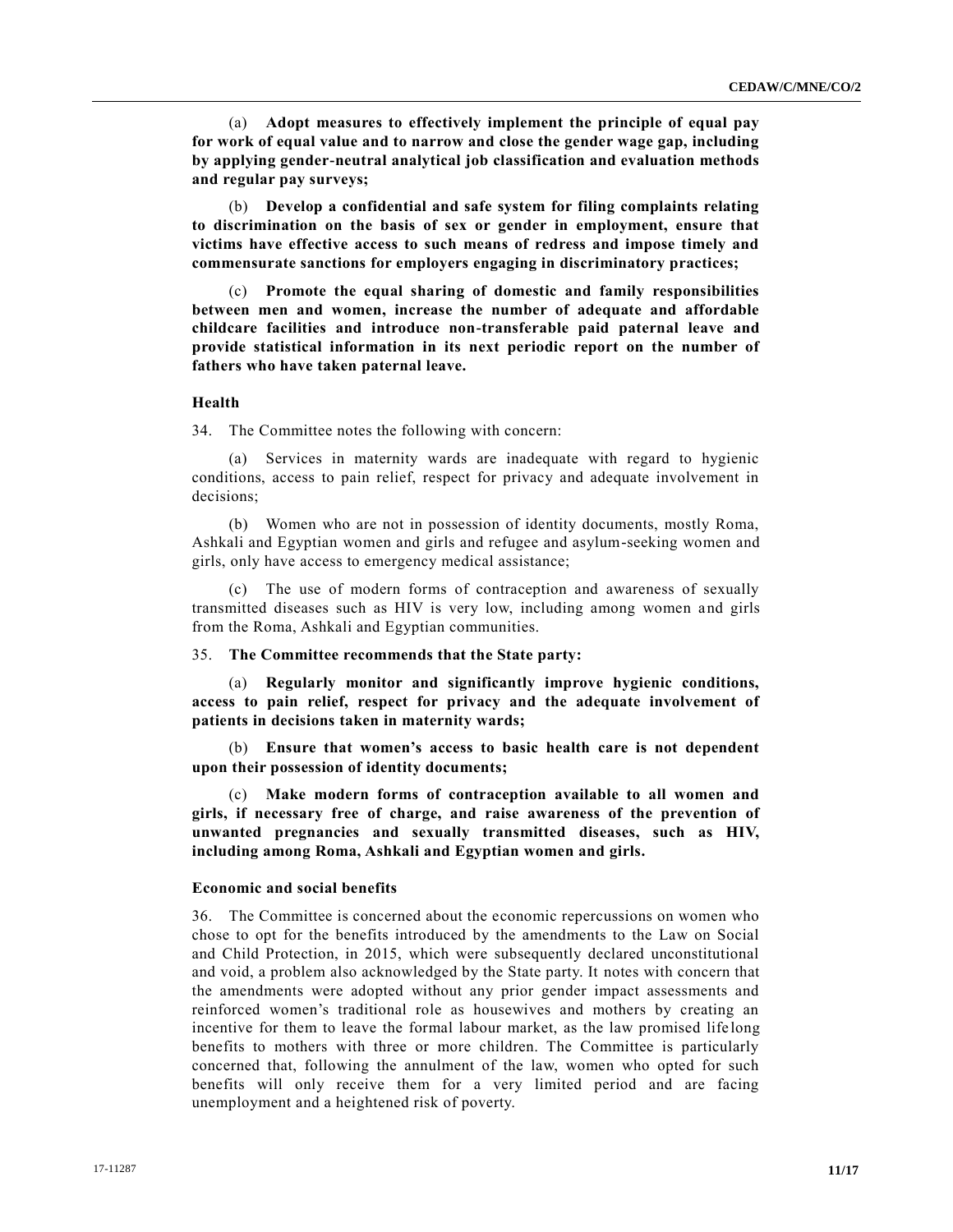37. **The Committee recommends that the State party establish a fund to support all women who left their formal employment to opt for the benefits under the annulled 2015 amendments to the Law on Social and Child Protection and who are experiencing difficulties in re-entering the workforce.**

# **Rural women**

38. The Committee notes with concern that rural women, many of whom are older women, carry a disproportionate burden of unpaid and physically challenging work under difficult conditions, such as having limited access to running water and/or electricity and childcare facilities, and that rural women:

(a) Are particularly exposed to gender-based violence and have only limited access to justice, victim assistance and protection, health care, social security and other basic services;

(b) Are frequently excluded from political and public life, in particular from decision-making on rural development.

39. **The Committee draws the State party's attention to its general recommendation No. 34 (2016) on the rights of rural women. It recommends that the State party:**

(a) **Ensure that rural women engaged in unpaid work or in the informal sector have access to non-contributory social protection schemes in line with its general recommendation No. 16 (1991) on unpaid women workers in rural and urban family enterprises;**

(b) **Introduce a system of mobile courts aimed at facilitating access to justice for women living in rural and remote areas and ensure that they have access to protection from gender-based violence, including a sufficient number of shelters, as well as to victim assistance, rehabilitation and reparation;**

(c) **Adopt gender-responsive social protection floors to ensure that all rural women have access to essential health care, childcare facilities and income security, deploy mobile health units and enhance public transportation services in remote rural areas;**

(d) **Ensure the free, effective and informed participation of rural women in political and public life and at all levels of decision-making, including with regard to rural development, in line with its general recommendations No. 23 (1997) on women in political and public life and its general recommendation No. 25.**

#### **Women with disabilities**

40. The Committee is concerned that women with disabilities are exposed to high levels of discrimination in the State party. It particularly notes with concern:

(a) The insufficient consideration of the specific needs of women and girls with disabilities in laws and policies to promote gender equality and in laws and policies for persons with disabilities, such as the strategy for the integration of persons with disability, 2016-2020;

(b) That women with disabilities are frequently deprived of access to sexual and reproductive health and rights and parenthood and may have their children taken away from them;

(c) The disproportionately high risk of poverty among women with disabilities owing to their very low employment rate, because their earnings and/or the benefits they receive are frequently shared or entirely used by their families.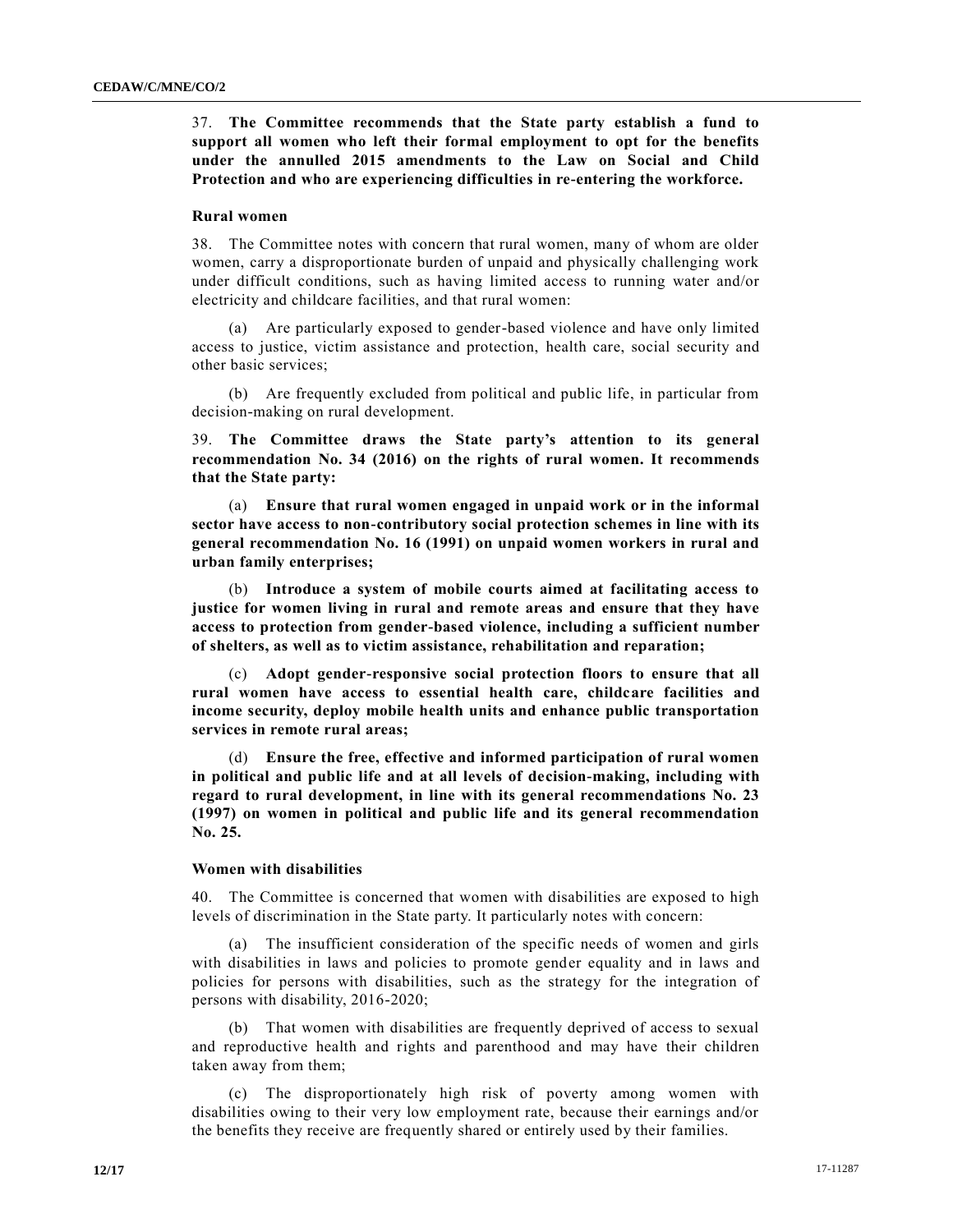41. **The Committee recommends that the State party:**

(a) **Ensure that the specific needs of women and girls with disabilities are systematically taken into consideration, for example through impact assessments, in the formulation and implementation of laws and policies to promote gender equality and equality for persons with disabilities;**

(b) **In line with the Programme of Action of the International Conference on Population and Development and the Beijing Declaration and Platform for Action and their outcome documents, ensure that women with disabilities have the right to choose the number and spacing of their children, as well as the right to have control over and decide freely and responsibly on matters related to their sexuality, including sexual and reproductive health, free of coercion, discrimination and violence;**

(c) **Ensure that children are not taken away from their mother on the basis of the mother's disability and that, if needed, community services are provided to assist the mother in child-rearing;**

(d) **Raise awareness of the importance of economic autonomy for women with disabilities, establish appropriate procedures enabling women with disabilities to claim their earnings and/or benefits in case they are taken away from them by family members and ensure that benefits are directly transferred to women with disabilities rather than to their family members.**

# **Roma, Ashkali and Egyptian women**

42. The Committee notes the measures taken by the State party to improve the situation of Roma, Ashkali and Egyptian women and girls, who are frequently exposed to intersecting discrimination and pervasive levels of poverty. In that regard, it also notes with concern the particularly dire situation of Roma, Ashkali and Egyptian women and girls living in the refugee camps in Konik, Podgorica, who are exposed to a lack of basic services and infrastructure. It notes with concern that the measures taken by the State party remain inadequate and that they are not supported by sufficient political will to effectively address discrimination against and the marginalization of Roma, Ashkali and Egyptian women.

#### 43. **The Committee recommends that the State party:**

(a) **Adopt targeted measures, including temporary special measures, to combat intersecting forms of discrimination against Roma, Ashkali and Egyptian women and girls, including in education, employment and health care;**

(b) **Develop specific poverty alleviation and social inclusion programmes for Roma, Ashkali and Egyptian women;**

(c) **Continue to strengthen its efforts to improve the situation in the refugee camps in Konik and take measures towards integrating persons living in the camps into the community.**

# **Women in detention**

44. The Committee notes with concern that there is only one prison for women in the State party, where women in pretrial detention are not separated from convicted women, including those serving long sentences for serious crimes. It is concerned that the need to travel long distances to the prison deprives many incarcerated women of regular contact with their children or other members of their family if they live in other parts of the State party. It furthermore notes the following with concern: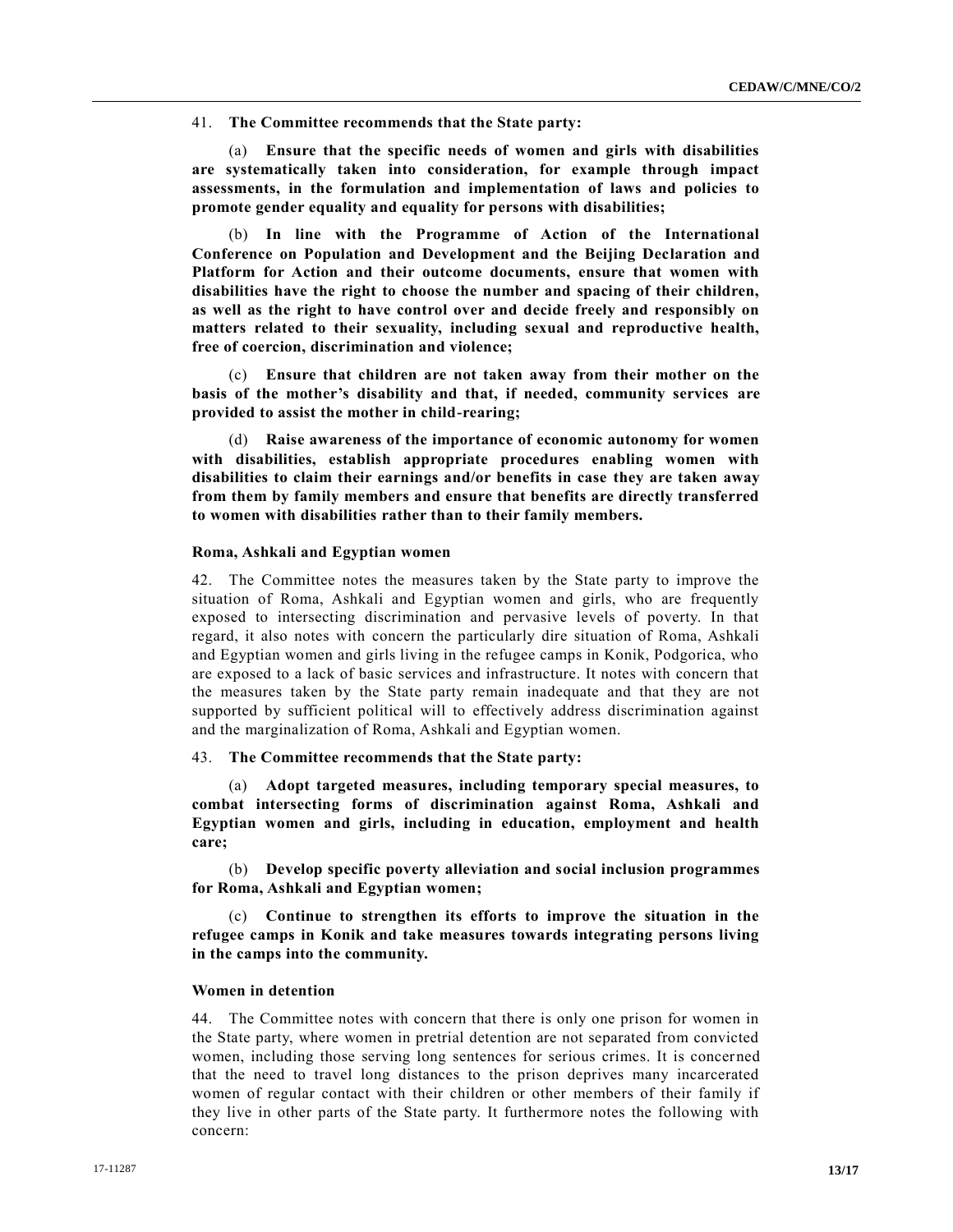(a) Reports of gender-based violence, including sexual harassment and/or assault, against female prisoners by male penitentiary staff;

(b) The limited access for female prisoners to literacy and educational programmes, drug dependence treatment and reinsertion programmes.

45. **The Committee recommends that the State party allocate the necessary resources to implement the United Nations Rules for the Treatment of Women Prisoners and Non-custodial Measures for Women Offenders (the Bangkok Rules) and the take following measures:**

(a) **Ensure that all staff, including male staff in detention facilities, receive mandatory training on women's rights and gender-sensitive behaviour, that the number of female staff is significantly increased and that women in detention have confidential and effective access to independent judicial and other complaints bodies outside the prison system and to closed complaints boxes in prisons;**

(b) **Open additional women-only detention facilities throughout the State party and ensure that women with children are placed in a facility within a reasonable distance of the home of their children;**

**Offer adequate literacy and educational programmes, drug dependence treatment, remunerated work and reinsertion programmes to women in detention.**

# **Lesbian, bisexual and transgender women**

46. The Committee notes the measures taken by the State party to address discrimination against lesbian, bisexual and transgender women, including the strategy for improvement of the quality of life of lesbian, gay, bisexual and transgender people, 2013-2017, and the prohibition of discrimination on the basis of sexual orientation and gender identity in the Law on the Prohibition of Discrimination and the Law on Gender Equality. However, it is concerned about the severe discrimination and gender-based violence against lesbian, bisexual and transgender women, widely considered diseased by society. It is also concerned about the legal requirement for transgender persons to undergo a surgical intervention in order to obtain legal recognition.

47. **The Committee recommends that the State party raise awareness to combat discrimination, including common misconceptions about lesbian, bisexual and transgender women. It further recommends that the State party:**

(a) **Apply a policy of zero-tolerance of discrimination and violence against lesbian, bisexual and transgender women, including by prosecuting and adequately punishing perpetrators;**

(b) **Facilitate the procedure for legal recognition of a sex change, including by removing the requirement to undergo sterilization.**

#### **Marriage and family relations**

48. The Committee notes with concern that judges rarely take gender-based violence against the mother in the domestic sphere into account when deciding child custody cases, despite the recent amendment to article 363 of the Family Law stipulating that due consideration shall be given to the safety of the child and the victim in such cases. The Committee also notes the following with concern: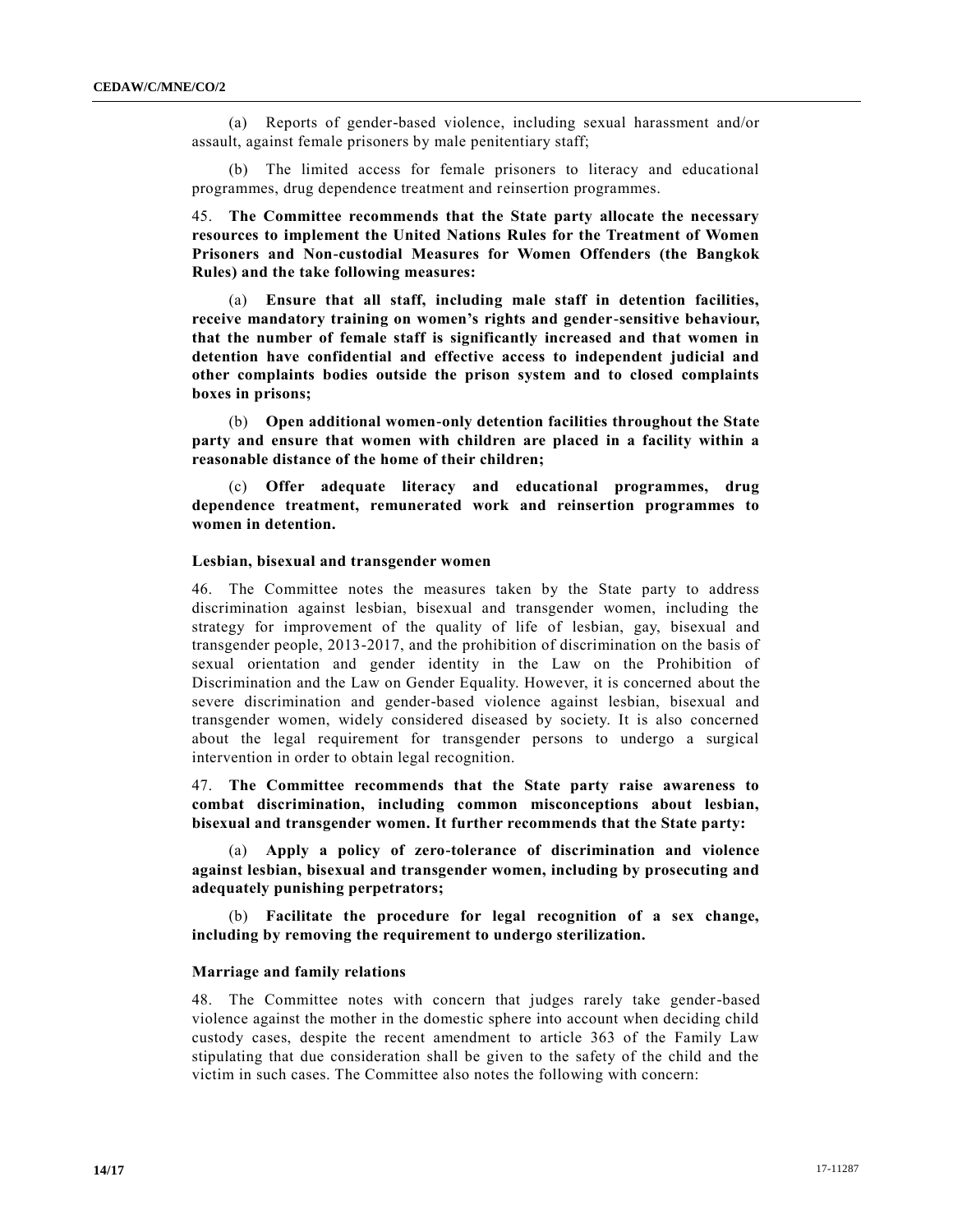(a) The lack of information exchange between the misdemeanour court and the judges hearing family law cases in the first instance courts, which results in judges being unaware of the existence of a protection measure;

(b) Several instances in which judges reportedly expressed concern that a woman might fabricate allegations of domestic violence to influence decisions on child custody and visitation rights, and the increase in society of defamatory attitudes undermining the credibility of women who are victims of gender-based violence by portraying them as manipulative and dishonest.

# 49. **The Committee recommends that the State party:**

(a) **Ensure that members of the judiciary receive adequate mandatory training on the requirement to take gender-based violence into account in child custody cases and to give priority to the prosecution of crimes over family reconciliation, in order to adequately punish gender-based violence against women and prevent its recurrence;**

(b) **Ensure that experts on gender-based violence against women are systematically heard in child custody proceedings;**

(c) **Take the necessary measures to ensure a systematic exchange of information between the competent misdemeanour courts and family courts on existing or past protection measures in family law cases;**

(d) **Raise awareness so as to dismantle sexist stereotypes among the judiciary and ensure that judges who express such views receive appropriate disciplinary sanctions;**

(e) **Combat defamation and hate speech against women, including by applying defamation legislation, as appropriate.**

#### **Economic consequences of divorce and separation**

50. The Committee is concerned about the particularly difficult economic conditions of single mothers, who often receive no alimony from a child's father, and about the insufficient support provided to them by the State party and its frequent failure to enforce alimony payments. In that regard, it also notes with concern that a mother who does not receive alimony payments from a child's father is required to formally sue the father in order to be eligible to receive social benefits instead.

51. **The Committee recommends that the State party allocate adequate human, technical and financial resources to provide support to single mothers and to establish and enforce an efficient mechanism to secure and monitor the regular and timely payment of alimony and facilitate the procedure for mothers to obtain social benefits if a child's father does not comply with his alimony payments.**

52. The Committee notes with concern that:

(a) The definition of marital property in article 288 of the Family Law seems narrow and excluding of intangible assets such as accrued pension rights and other work-related benefits, in addition to future earning capacity, and does not adequately address gender-based economic disparities between spouses resulting from traditional work and family-life patterns, which often lead to men benefiting from an enhancement of their human capital and greater earning potential, whereas women often experience the reverse;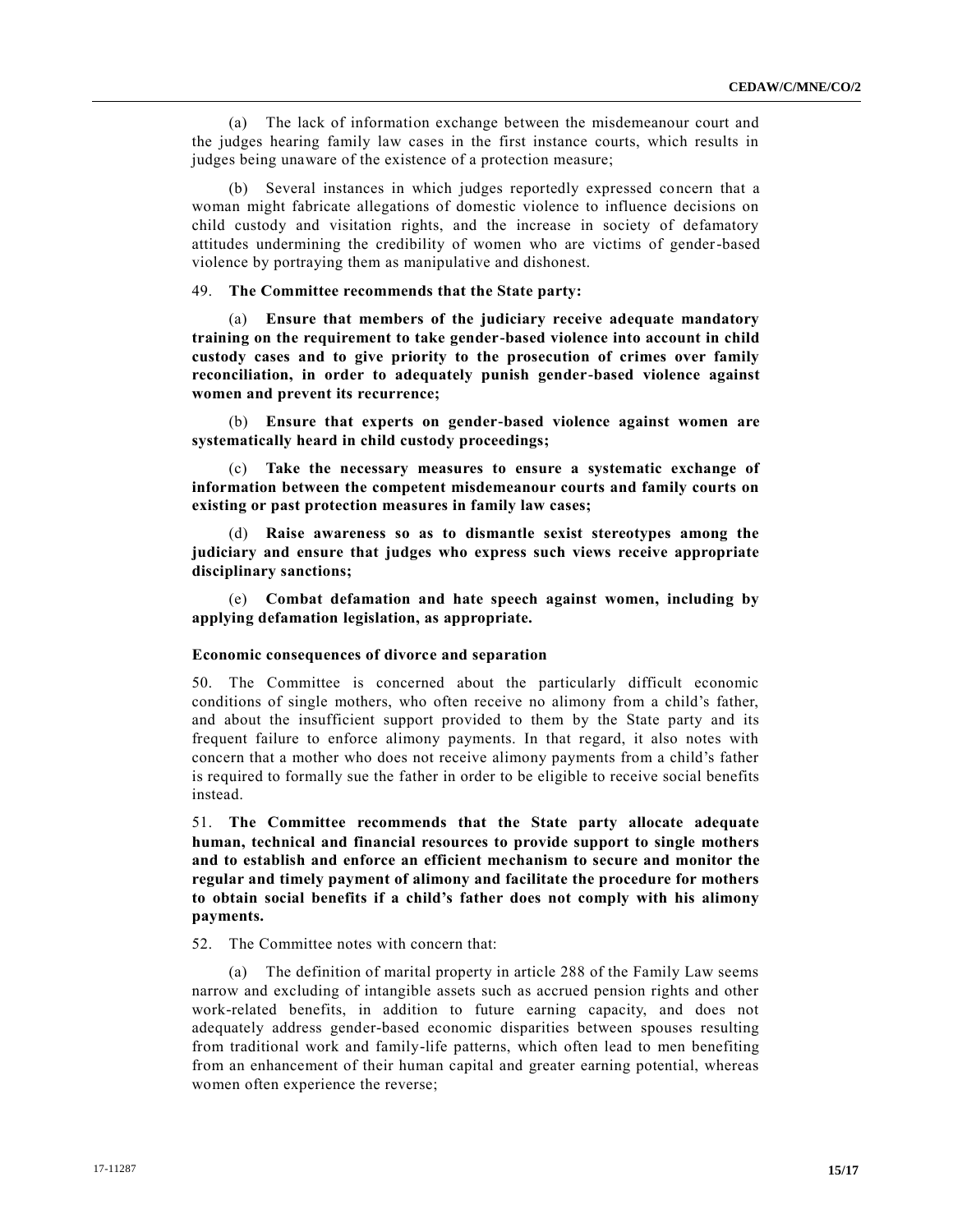(b) Although the law provides for a community property regime that equally divides property acquired during marriage upon divorce, women are nevertheless required to prove their actual monetary contribution to the acquisition of property;

(c) Article 294 of the Family Law allows for unequal division of the joint property in cases where one spouse can prove that his/her contribution has been higher. That constitutes a disposition which, according to recent research, is detrimental to women.

53. **The Committee draws the State party's attention to its general recommendation No. 29 (2013) on the economic consequences of marriage, family relations and their dissolution and recommends that the State party:**

(a) **Revise the definition of matrimonial property so that a marital right includes pension rights and other work-related benefits, in addition to future earnings, and adopt other legal measures as may be necessary to redress economic disparities between men and women upon the dissolution of marriage, including, in particular, recognizing all career-related assets, such as earning potential, personal goodwill and enhanced human capital, as part of the marital assets to be distributed between the spouses upon divorce, or taken into account in the award of post-divorce periodic payments;**

(b) **Ensure the legally accurate enforcement of a joint property regime upon the dissolution of marriage, by abolishing any requirement for women to prove their share in and contribution to such joint property, abolish the possibility for unequal sharing of joint property and adopt the legal measures necessary to guarantee that women living in de facto relationships have economic protection, by recognizing their rights to the property accumulated during the relationship.**

#### **Data collection and analysis**

54. The Committee notes with appreciation the collection and compilation of data disaggregated by sex in the context of the publication entitled "Women and men in Montenegro in 2016". It is concerned, however, that the methodologies for data collection have not been fully aligned across the different sectors and institutions and that proper electronic data collection systems are lacking in various sectors.

55. **The Committee recommends that the State party strengthen the collection, analysis and publication of statistical data, disaggregated by sex, with a special emphasis on women's access to education, employment and health, women's economic situation and gender-based violence against women, in particular by modernizing and aligning its methodologies of data collection and regularly exchanging data between sectors and institutions, with a view to conducting comprehensive data analysis to inform policymaking.**

#### **Amendment to article 20 (1) of the Convention**

56. **The Committee encourages the State party to accept, as soon as possible, the amendment to article 20 (1) of the Convention concerning the meeting time of the Committee.**

### **Beijing Declaration and Platform for Action**

57. **The Committee calls upon the State party to use the Beijing Declaration and Platform for Action in its efforts to implement the provisions of the Convention.**